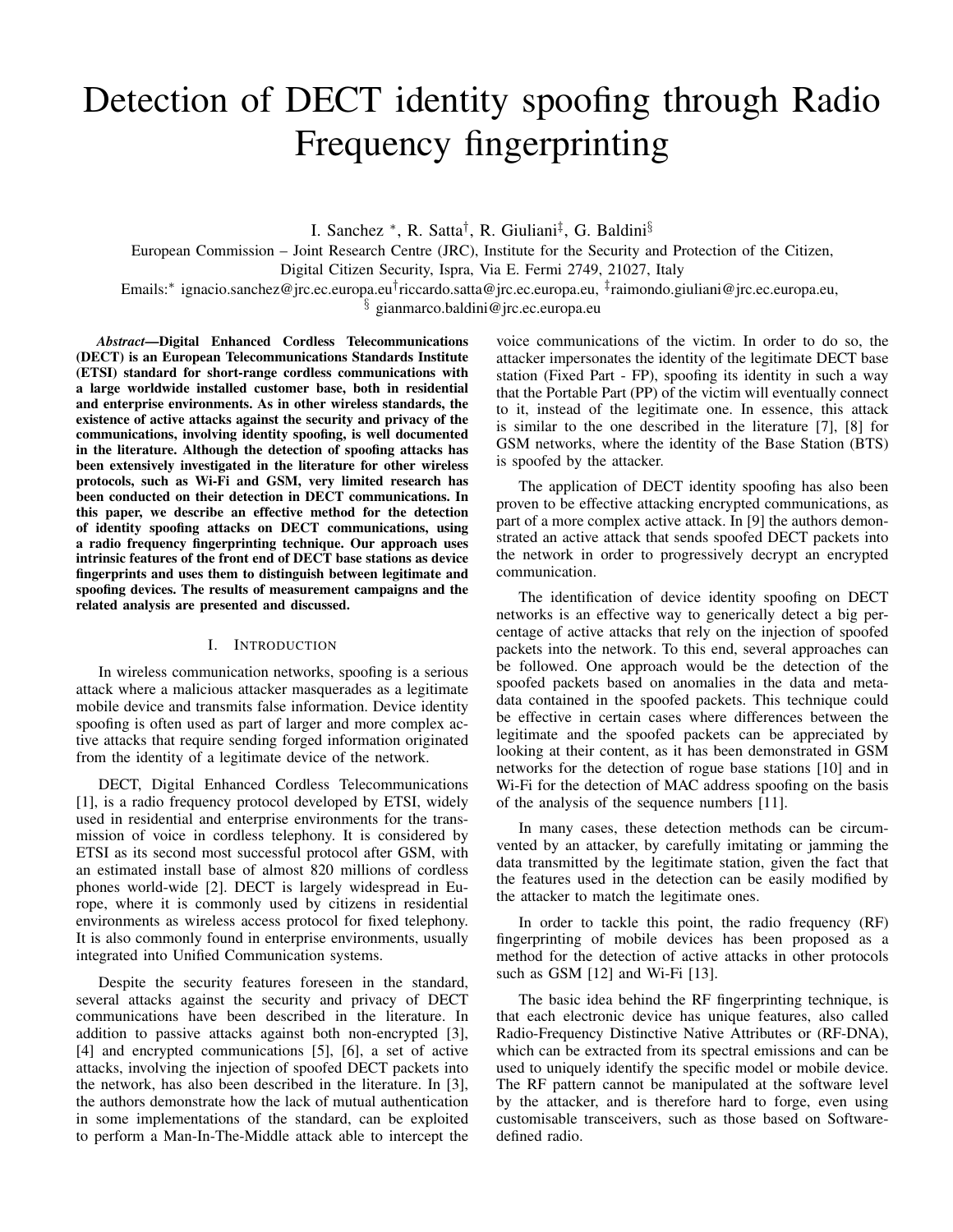In other words, the term RF-DNA is used to embody the coloration of RF emissions (both intentional and unintentional) induced by the intrinsic physical attributes of a unique device and related to components like filters, amplifiers, Integrated Circuits (IC) and so on. While other authors have focused their research efforts in the unintentional emission as in [14], in this paper we focused on the intentional emissions of the DECT base station during transmission and/or signal broadcast.

The use of fingerprinting to detect spoofing has been also proposed in other wireless communication technologies other than DECT. In [15], the authors have applied RF-DNA fingerprints to IEEE 802.16 WiMax-based airport communications by using both Time Domain (TD) and Wavelet Domain (WD) techniques.

Another popular application for fingerprinting is related to Wi-Fi technology. In [16], the authors used unique features extracted from RF-components or from the timing behavior of the MAC-chips to attest the uniqueness of a dedicated wireless station. The authors argue that Wi-Fi Protected Access (WPA) or IEEE 802.11i (WPA2) are not a complete protection against MAC address spoofing because WPA and WPA2 can provide data-frame authentication to prevent clients from being spoofed but unfortunately they do not provide authentication for management frames. The authors applied different approaches for fingerprinting. In one case, Discrete Wavelet Transformation (DWT) was applied to signal phase and signal amplitude to generate features used for the classification process. In another approach, the analysis of the distribution of delay values between 802.11 packets and the corresponding acknowledgment frames was used for fingerprinting as delay values differ in various chipsets.

Still on Wi-Fi technology, Sheng and others [17] applied the analysis of received signal strength (RSS) for fingerprinting on the basis of the RSS patterns (e.g., their Gaussian profile). This approach has the merit to avoid the need for sampling the RF signals, as in [14] and [16], even if this need has become less costly with the latest generations of sampling devices (e.g., the RTL-SDR).

In [18], the authors applied RF-DNA fingerprints to mitigate the risk of impersonation of authorized network devices. The fingerprinting was implemented using Multiple Discriminant Analysis (MDA) for training and authorised device classification and Multivariate Gaussian (MVG) likelihood values to identify rogue devices attempting to gain unauthorized network access by presenting false bit-level credentials. Finally, in a recent paper [19] the authors have applied Support Vector Machine (SVM) to identify GSM phones based on their uplink RF emissions. The analysis in [19] is similar to what done in this paper because the fingerprinting method was based on instant amplitude as in this paper and GSM have some similarities to DECT (e.g., modulation scheme).

As we described above, fingerprinting analysis has been applied to various widespread wireless communication technologies like Wi-Fi, WiMax, GSM and Zigbee but we are not aware of similar analysis for DECT. The purpose of this paper is to cover this gap and provide some preliminary results to mitigate the spoofing of DECT by using a simple, yet effective, RF fingerprinting technique.

The structure of the paper is the following. In section II,



Fig. 1. Radio Fixed Part Identity (RFPI)

we describe the DECT standard. In section III we provide a description of the measurement setup and the definition of the algorithms for classification and identification, which have applied to provide the results in section IV. Finally, V describes the conclusions and potential future developments of this paper.

## II. DIGITAL ENHANCED CORDLESS TELECOMMUNICATION STANDARD

In Europe, the DECT protocol operates in the range of 1800 Mhz to 1900 Mhz, where a total of 10 physical channels are allocated, using Frequency Division Multiple Access (FDMA), leading to the creation of a total 120 logical channels by dividing each physical channel into 12 logical channels using Time Division Multiple Access (TDMA), with separate time slots for the reception and transmission of data following Time Division Duplexing (TDD). Each DECT device will only transmit in its assigned time slot, producing bursts that will be clearly identifiable in the DECT channel assigned for the transmission.

A typical DECT installation will be composed of one or more cordless phones, denoted as Portable Parts (PP) in the standard, registered to a DECT base, named Fixed Part (FP). In a residential installation, the FP is typically connected to the fixed telephone line and also acts as a battery charger for the portable parts. In enterprise installations, the portable parts are registered to the FP, which is, in many cases, integrated into a Private Automatic Branch eXchange (PABX) system. In recent years, a new generation of residential Unified Communication systems have started to integrate DECT devices for the Smart Home ecosystem. The Generic Access Profile (GAP) of the DECT standard ensures the interoperability of fixed and portable parts from several manufacturers.

Each FP is identified by a RFPI (Radio Fixed Part Identity), which is a 40-bit number mainly composed of a 16-bit Equipment Manufacturer's Code (EMC), a 17-bit Fixed Part Number (FPN) and a 3-bit Radio fixed Part Number (RPN). The first 4 bits of the RFPI, reserved for the E bit and the class type, are set to zeros in residential and small corporate DECT installations (Class A). Figure 1 depicts the composition of the RFPI and the formal relation of each part with the Access Right Class (ARC), Access Right Details (ARD) and Primary Access Rights Identity (PARI) fields.

The EMC code determines the specific manufacturer of the FP. The FPN and FPN codes are assigned by the manufacturer and will uniquely identify a specific FP device. Unless an ECO mode is enforced, a FP will continuously advertise its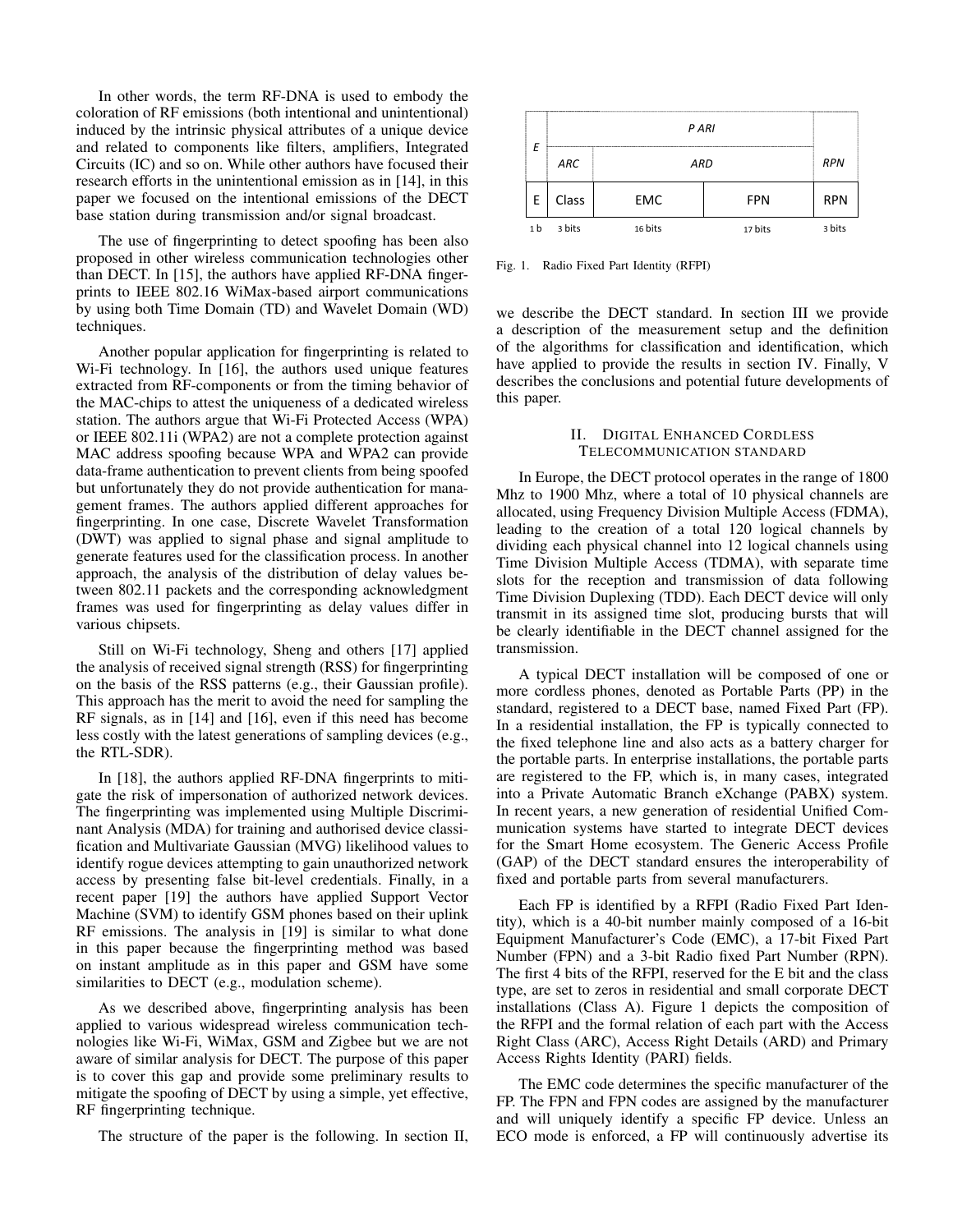

Fig. 2. International Portable User Identity (IPUI)

presence by broadcasting its RFPI, sending 100 DECT frames per second. Due to this fact, a physical channel with a single FP and no active PP communications, will show short bursts in regular intervals of 10 milliseconds. Each burst is a DECT frame that is composed of a preamble, the A field data where the RFPI is located and an optional B field in case there is voice being transmitted in the frame.

On the other end, the PP is uniquely identified by a 40 bit number called IPEI (International Portable Equipment Identity) that is composed of a 4-bit identity type field (type N for residential and small corporate set-ups), a 16-bit EMC and a 20-bit Portable equipment Serial Number (PSN) code. Both EMC and PSN are known as the Portable Part Equipment Identity (IPEI) and uniquely identify the specific PP device, with the EMC uniquely identifying the manufacturer and the PSN the specific device. Figure 2 depicts the composition of the IPEI.

When a PP is registered into a given FP, the RFPI of the FP is known to the PP and it is stored in its permanent memory. Similarly, the IPUI of the PP is registered in the permanent memory of the FP. A PP will monitor the available DECT channels and identify the corresponding FP on the basis of the RFPI code transmitted in the DECT frames.

The DECT standard foresees the usage of authentication, by using the DECT Standard Authentication Algorithm (DSAA), and encryption, by means of the DECT Standard Cipher (DSC). The Generic Access Profile (GAP) part of the standard ensures the interoperability between different DECT models and manufacturers and establishes a pairing process in order to register a DECT handset (PP) into a base station (FP). As part of this process, a long term key, named User Authentication Key (UAK), will be exchanged and permanently stored by both PP and FP.

The DSAA algorithm will use the UAK key for authentication and negotiation of temporal session keys, named Derived Cipher Keys (DSC), which will be used by the DSC algorithm for the encryption of the communications between FP and PP.

It shall be noted that DSC encryption, which protects the confidentiality and up to a certain point the integrity of the data, is only applied against the B-field (voice) and C-channel data (control information). The RFPI and IPUI identities included in the A-field of the FP and PP frames respectively, are not protected.

In that regard, for the purposes of this paper it is sufficient to say that there are several weaknesses on the security of the DECT GAP communications and, as described in section I, various active attacks against DECT communications that involve spoofing of the DECT devices identities have been described in the literature.

## III. FINGERPRINTING ANALYSIS

#### *A. Measurement setup*

A schema of the measurement setup is provided in Figure 3. The correspondent image of the measurement setup used to collect the radio frequency emissions is provided in Figure 4.

The test-bed is in a shielded semi-anechoic chamber (i.e., absorbers are only partially covering the walls of the chamber). The DECT handset and the base station are separated at a distance of four meters and at a height of one meter from the ground. In the experiments performed, a total of 4 DECT models were analyzed from 2 well known manufacturers of DECT cordless phones.

The receiver used to record the radio frequency samples is an Universal Software Radio Peripheral (USRP) N210 with a configured sampling rate of ten mega samples I/Q per second. The receiver is located in the middle between the DECT handset and the base station (i.e., two meters from each DECT component) and it is also at an height of one meter from the ground. The antenna is a vertical omni-directional full wavelength monopole. The USRP N210 is connected to a desktop computer for the recording and the processing of the samples. To avoid possible biases, the USRP and its antenna inside the shielded semi-anechoic chamber, were the same for all the signal acquisitions.

The experiments were focused on the scenario where the identity of the DECT base station (FP) is spoofed by an attacker, so the recordings of the samples took place with and without PP transmissions. As described in section II, the FP transmits 100 frames per second, even in the absence of a call or PP activity. This was the case for all the DECT models analyzed.

The signals were acquired in 2 rounds for the 4 DECT devices and stored in I/Q format. The signals acquired the first day for all the devices became the training dataset and the set recorded the second day (also for all the devices) was used for testing, as it will be described in the next section.

#### *B. Algorithms for fingerprint verification*

Formally, the detection of a spoofing attack can be modeled in the same way of biometric fingerprint *verification* [20], i.e., an one–VS–one comparison of two fingerprints. The first one is the *template* fingerprint of the target DECT base station B, the second one is the fingerprint of the base station who "claims" to be  $B$ .

The template fingerprint of a base station is constructed, as follows, from a recorded radio transmission originated from that base station. First, we process in MATLAB the samples recorded by the USRP N210 in I/Q format, in order to identify and process the bursts.

In order to do so, we first calculate the modulus of the I/Q signal. Then we apply a low pass filter to ensure that only the in-band DECT signal is used to fingerprint the DECT device. In our case, we adopted a 2nd order Butterworth filter with a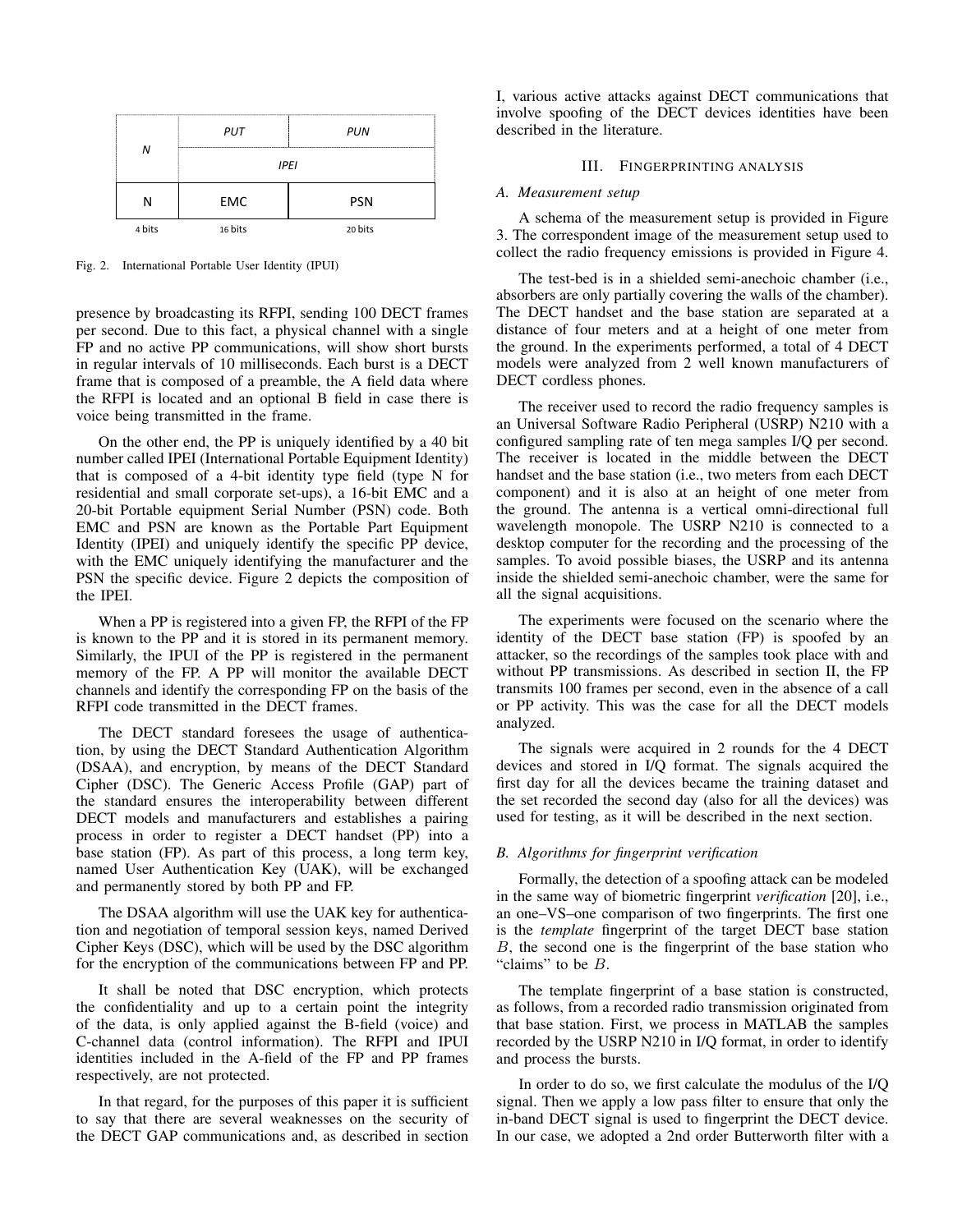

Fig. 3. Schema of the test bed used to collect the radio frequency emissions



Fig. 4. Image of the test bed used to collect the radio frequency emissions

normalized cutoff frequency of  $10e - 5 \pi$  rad per sample in normalized frequency. The Butterworth filter is used because it provides a flat response in the DECT frequency bands. A flat response is more appropriate because we did not know a priori which frequency components of the DECT signal could be more valuable for fingerprinting.

Once the Butterworth filter is applied, the bursts are identified by detecting the ramp-up and ramp-down of the signal. Each burst is normalized to the maximum amplitude of that specific burst and extracted using a fixed thresholding to synchronize it with the others.

We are interested only in the part of the burst which is not related to the content being transmitted (e.g., the voice during the DECT call), in order not to fingerprint content differences rather than the DECT device itself. The content invariant parts in the bursts are the ramp-up and ramp-down sections of a burst plus the preamble. Apart from being content invariant, these sections are appropriate for fingerprinting because they

are more related to the physical properties of the front-end of the wireless devices [15].

The ramp-up and ramp-down sections plus the preamble of each burst are then stored in arrays, which are the primary source of data for the fingerprinting algorithms described in the following paragraphs. For simplicity, the combination of ramp-up and ramp-down and preamble are called mini-bursts in the rest of the paper to differentiate them from the initial raw bursts.

The mini-burst of both datasets are normalized into the interval  $[0, 1]$ , to make their signals comparable. In an initial training phase, a template  $T_B$  of the base station  $B$  is created by calculating the average of all the mini-bursts stored in the training dataset for that specific DECT device.

Verification of a given mini-bursts  $b^*$  of the validation dataset is then performed by computing a *burst similarity score*  $S(T_B, b*)$ , defined as the Normalized Cross-Correlation between  $T_B$  and  $b^*$  (both real vectors of the same length):

$$
S(T_B, b^*) = \frac{(T_B - \bar{T}_B) \cdot (b^* - \bar{b^*})}{\|T_B - \bar{T}_B\| \cdot \|b^* - \bar{b^*}\|}
$$
(1)

where  $\bar{T}_B$  and  $\bar{b^*}$  are the means of  $T_B$  and  $b^*$ , respectively. The value of  $S(T_B, b*)$  measures the likelihood that  $b^*$  is a mini-bursts transmitted by the base station  $B$ . NCC was chosen as likelihood measure as it evaluates the similarity of the *behaviour* of the two signals (i.e., to which extent the vary in the same way over time) rather than the similarity of their values as it would be done e.g. by the Euclidean distance.

In order to obtain a sharp Yes/No decision, a threshold Th is applied so that  $b^*$  is deemed as coming from the base station B only if  $S(T_B, b*) \geq Th$ . The value of Th impacts on the False Positives (i.e., false alarms triggered by the spoofing detection systems) and of False Negatives (i.e., spoofing attacks not detected). In particular, the higher the threshold, the lesser False Positives, and the more False Negatives. It is worth to point out that False Positives and False Negatives can be reduced by verifying more than one mini-burst, and then decide on a majority vote (provided that the initial number of errors is lower than 50%). In this paper, we measure the accuracy when only one mini-burst is verified.

### IV. RESULTS AND DISCUSSION

Figure 5 shows the mini-burst templates calculated for each of the four classes, generated by taking the average of all the mini-bursts extracted out of the training data. This is the result of the training phase, where the mini-burst templates of each DECT device are calculated.

Distinct patterns can be appreciated visually in the transient part of the signal, particularly in the ramp-up, possibly generated by front-end components of the DECT device including filters and amplifiers [15].

The verification scenario was carried out with the signals acquired a second day (validation dataset). Figure 6 reports False Positive and False Negative ratios with respect to the selection threshold, as well as the Equal Error Rate (EER), i.e., the point at which the two errors are equal.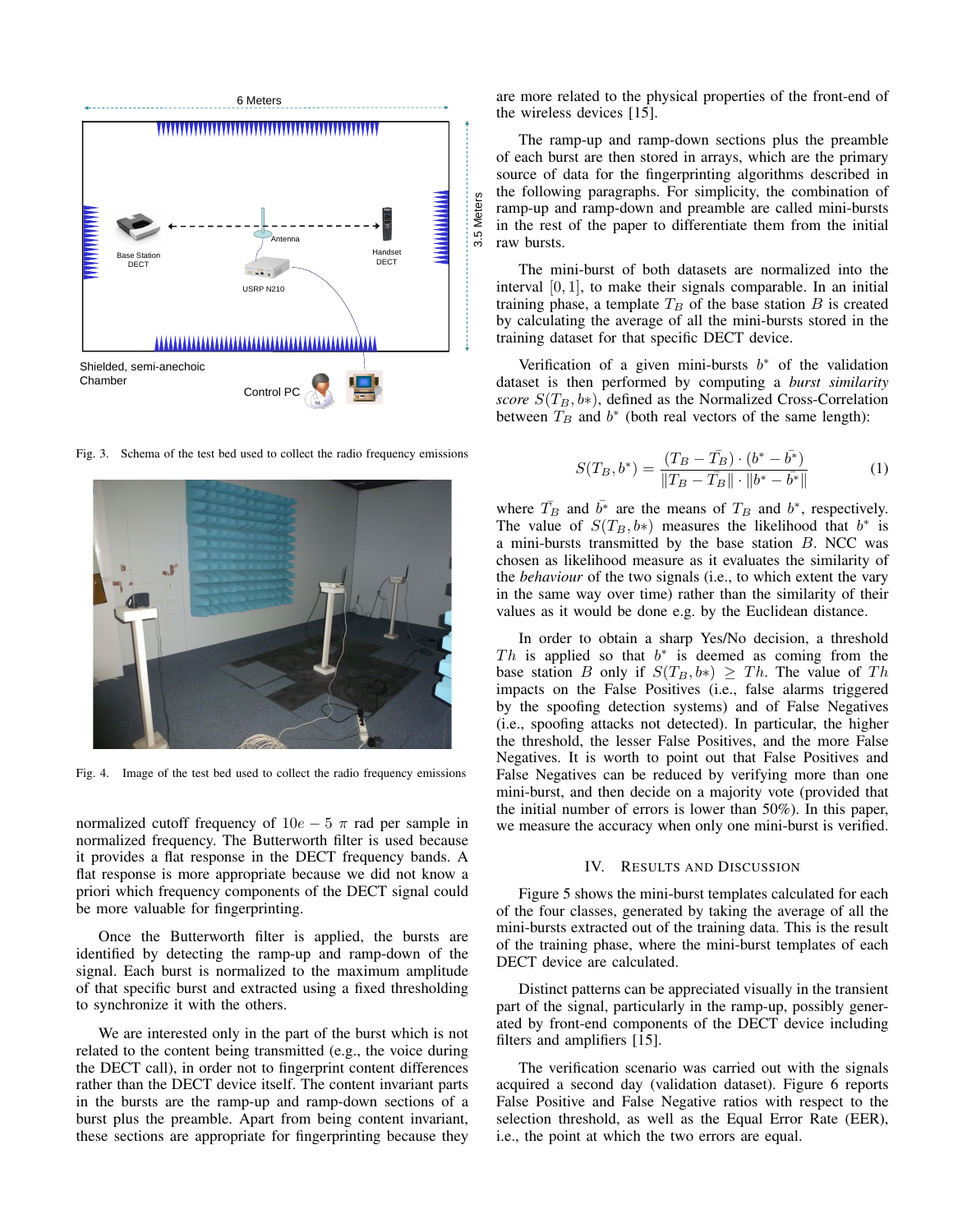

Fig. 6. False Positive and False Negative rates versus decision threshold Th. The Equal Error Rate (EER), i.e., the point where False Positive and False Negative rates are equal, is also reported.



Fig. 5. Averaged Mini-bursts

The results of burst verification clearly show that it is possible to achieve almost 0% Equal Error Rate, i.e. a perfect discrimination between legitimate bursts and attacks. However, it is worth to point out the limited extent of our evaluation, which was limited to a small data set of bursts coming from four base stations. A more fair evaluation should average the results attained with several devices. Nevertheless, as highlighted in III-B if necessary the accuracy can be easily increased by classifying several bursts in place of only one, and then apply a majority voting rule.

In most of the actual spoofing scenarios, the hardware used by the attacker will be sensibly different from the one of the legitimate DECT FP whose identify is being spoofed. This is

specially the case where the attacker uses a Software-Defined Radio device as a DECT transmitter and receiver, but also when specific DECT RF chip, completely different than the legitimate FP, is employed to launch the active attack.

The results obtained in the experiments demonstrate that the proposed fingerprinting technique can directly be used to detect such active attacks which involve device identity spoofing, in the probable scenario where the hardware used by the attacker does not perfectly match the one of the spoofed DECT device.

## V. CONCLUSION

In this paper we have described an approach for the detection of device identify spoofing attacks in DECT communications based on the fingerprinting of the radio-frequency signal. We have demonstrated that the proposed RF fingerprinting technique, based on the analysis of the transient parts of the DECT signal, is effective in the detection of active attacks that impersonate the identity of the DECT base station, assuming that the RF hardware use by the attacker is not exactly the one of the legitimate station.

Unlike other techniques usually employed in intrusion detection, the RF signature is intrinsically linked to the RF circuit used by the transmitting device and therefore it is not easily manipulable by an adversary.

On the basis of the results obtained, we think that RF fingerprinting is a promising technique for the detection of active attacks on DECT communications and could be considered, in combination with other approaches, for its practical application by intrusion detection systems specialized in this type of wireless communications.

The proposed approach only takes into account the transient part of the signal and it uses a single burst for the classi